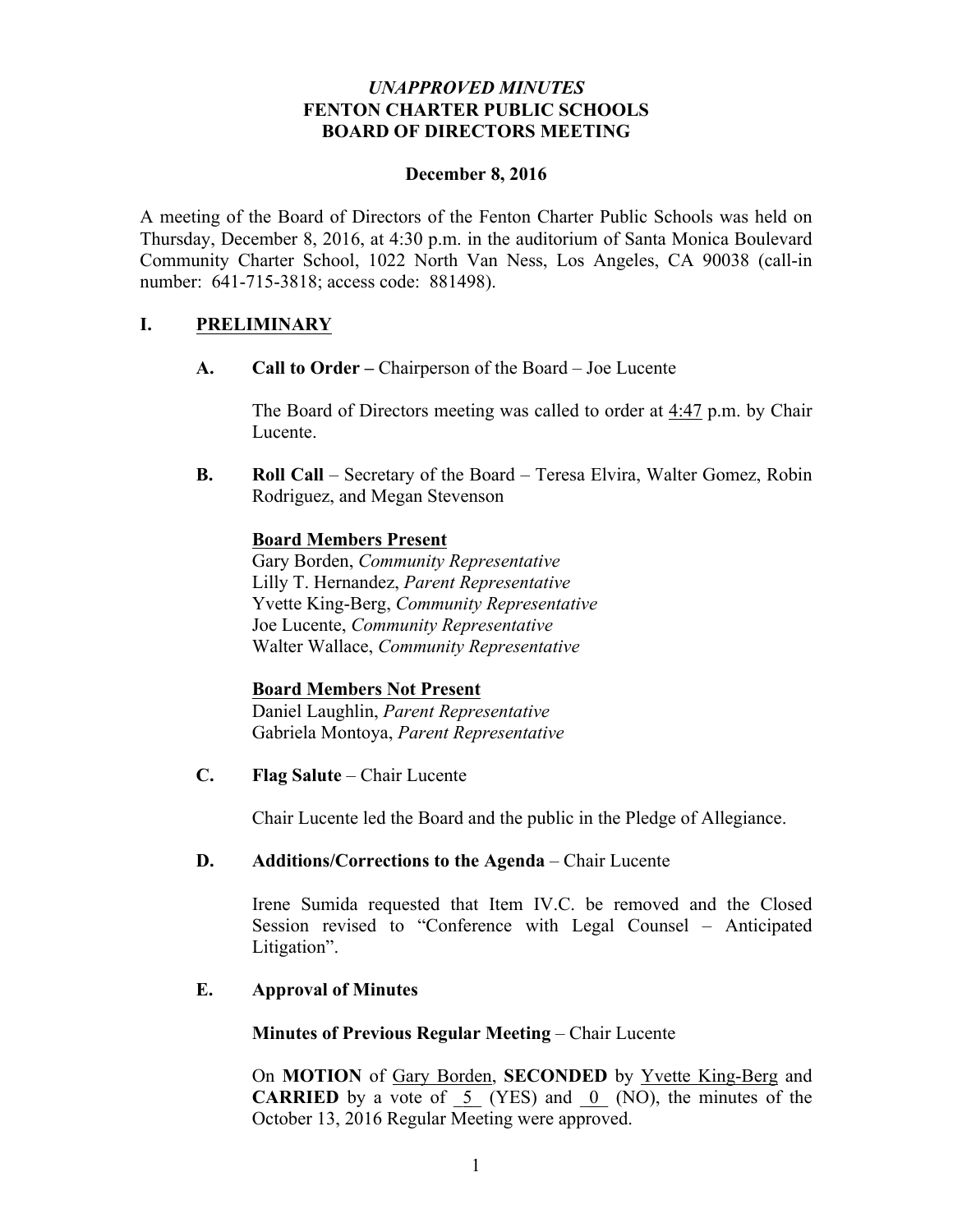### **II. COMMUNICATIONS**

#### **A. Presentations from the Public** – Chair Lucente

There were no presentations from the public.

#### **B. Committee/Council Reports**

Minutes of all meetings held by any committee and/or council were sent to the Board Members prior to this meeting.

There were no further reports by committees/councils.

# **C. Treasurer/CFO's Report**

Cindy Frantz, Client Manager of EdTec, and assistant to Kristin Dietz, Treasurer and CFO of the FCPS, presented monthly profit and loss statements, revenue, expenditures and a year-to-date projection for the Fenton Charter Public Schools. The following reports where presented:

- November 2016 Financial Update
- September/October 2016 Financials (all sites)

### **D. Directors' Reports**

Fenton Avenue Charter School (FACS) – Stacy Carroll Hutter, Director, reported.

Santa Monica Boulevard Community Charter School (SMBCCS) – Dr. David Riddick, Director, reported.

Fenton Primary Center (FPC) – Richard Parra, Director, reported.

Fenton STEM Academy (STEM) – Jennifer Miller, Director, reported.

Fenton Charter Leadership Academy (FCLA) – Wendy Kaufman, Director, reported.

#### **E. Executive Director's Report**

Fenton Charter Public Schools (FCPS) – Irene Sumida, Executive Director, reported.

# **III. CONSENT AGENDA ITEMS**

**A. Recommendation to approve blanket resolution to allow return of stale dated warrants to the Los Angeles County Office of Education for further reissuance or cancellation**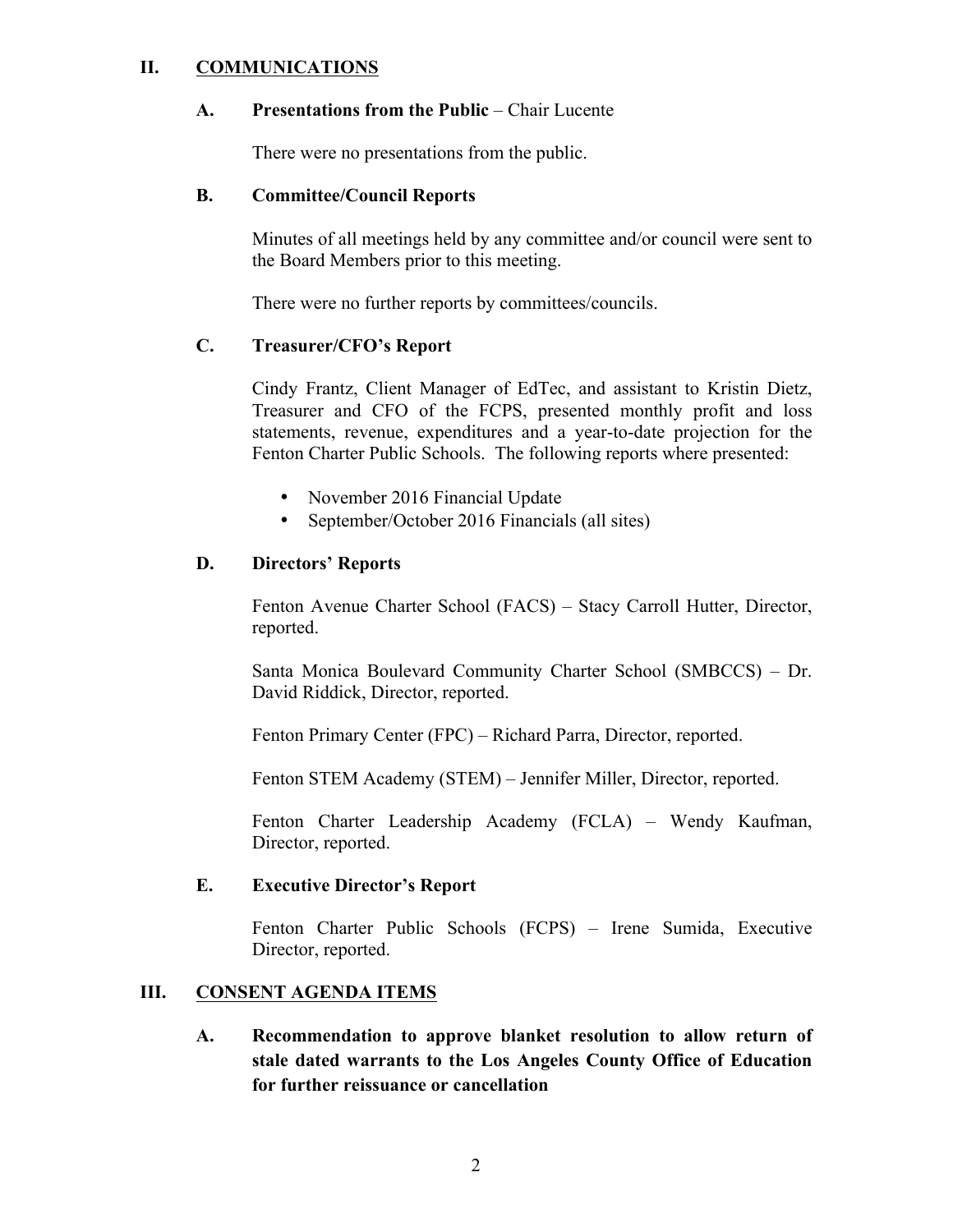# **B. Recommendation to approve submittal of ACS WASC Initial Accreditation Applications for FCLA and STEM**

On **MOTION** of Yvette King-Berg, **SECONDED** by Lilly T. Hernandez and **CARRIED** by a vote of 5 (YES) and 0 (NO), the recommendation to approve the consent agenda was approved.

# **IV. ITEMS SCHEDULED FOR ACTION**

### **A. Recommendation to approve LAUSD Certification of Board Compliance Review**

On **MOTION** of Gary Borden, **SECONDED** by Yvette King-Berg and **CARRIED** by a vote of 5 (YES) and 0 (NO), the recommendation to approve the LAUSD Certification of Board Compliance Review was approved.

### **B. Recommendation to approve FASB ASC 715 OPEB report for June 30, 2016 from Grant Thornton**

On **MOTION** of Walter Wallace, **SECONDED** by Lilly T. Hernandez and **CARRIED** by a vote of 5 (YES) and 0 (NO), the recommendation to approve the FASB ASC 715 OPEB report for June 30, 2016 was approved.

# **V. ITEMS SCHEDULED FOR INFORMATION**

- **A. Review of Brown Act:** Janelle Ruley, attorney with Young, Minney and Corr, LLP, presented the provisions of the act and updated the Board on their responsibilities as per the Ralph M. Brown Act
- **B. "Sustaining the Vision" - Final**
- **C. Five-year budget projections and additional recommendations**
- **D. Update on FCPS OPEB Trust**

*These were information items only and no action was taken.*

#### **VI. CLOSED SESSION**

Chair Lucente made the following announcement:

"The Board of Directors will now be moving into closed session to discuss matters described in Section VI. Matters to be discussed are those permitted by Government Code Sections 54956.9."

**A. CONFERENCE WITH LEGAL COUNSEL – Anticipated Litigation – pursuant to subdivision (d) of Government Code 54956.9**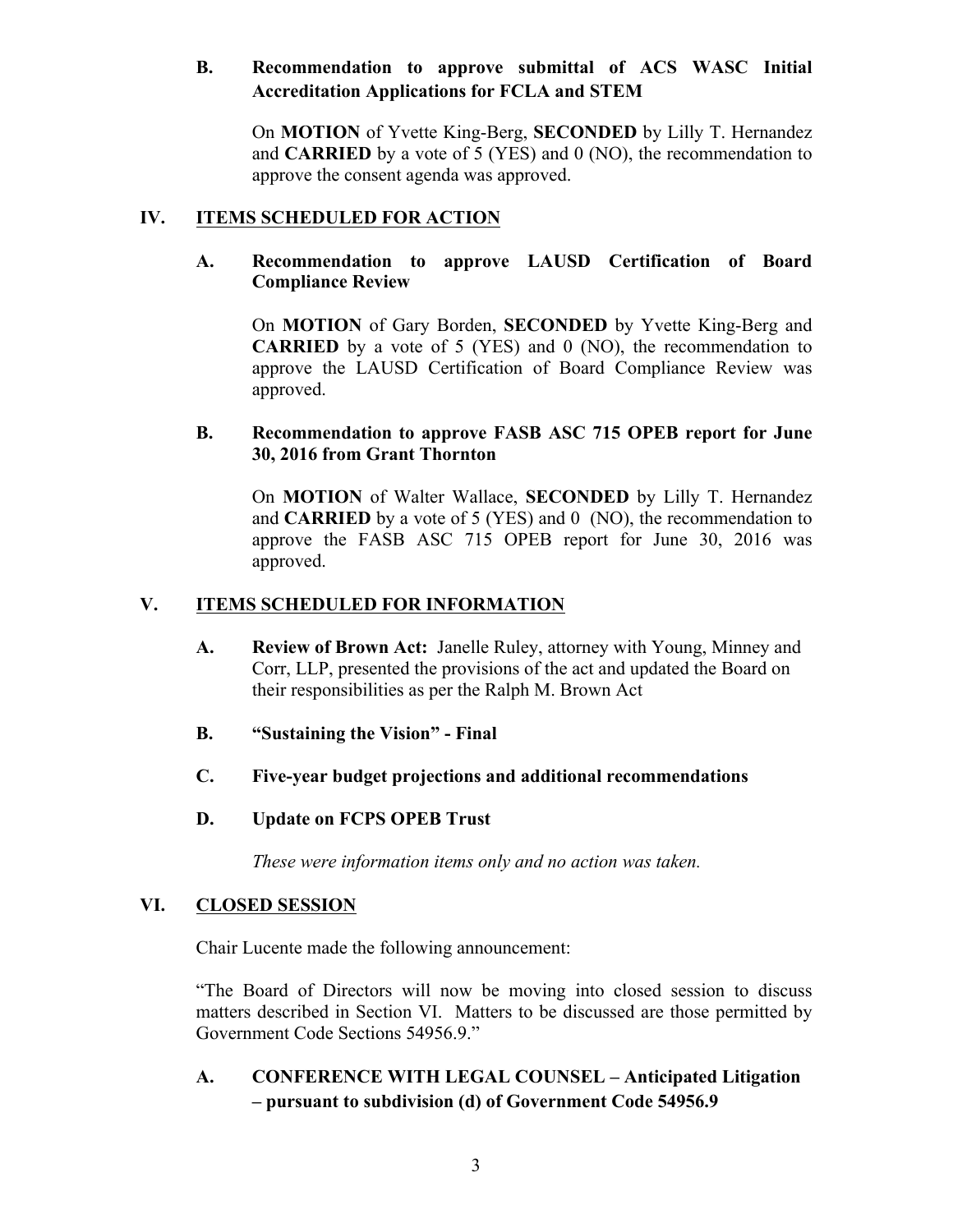The Board moved into Closed Session at 6:35 p.m.

# **VII. RETURN TO OPEN SESSION**

The Board returned to Open Session at 7:03 p.m.

Chair Lucente announced that no action had been taken in Closed Session.

# **VIII. ANNOUNCEMENTS**

## **IX. ADJOURNMENT**

The meeting was adjourned a7:05 p.m.

The next regular meeting of the Board of Directors of the Fenton Charter Public Schools will be held on Thursday, January 12, 2017 at 4:30 p.m. in the boardroom of the FCPS Office, 8928B Sunland Boulevard, Sun Valley, CA 91352.